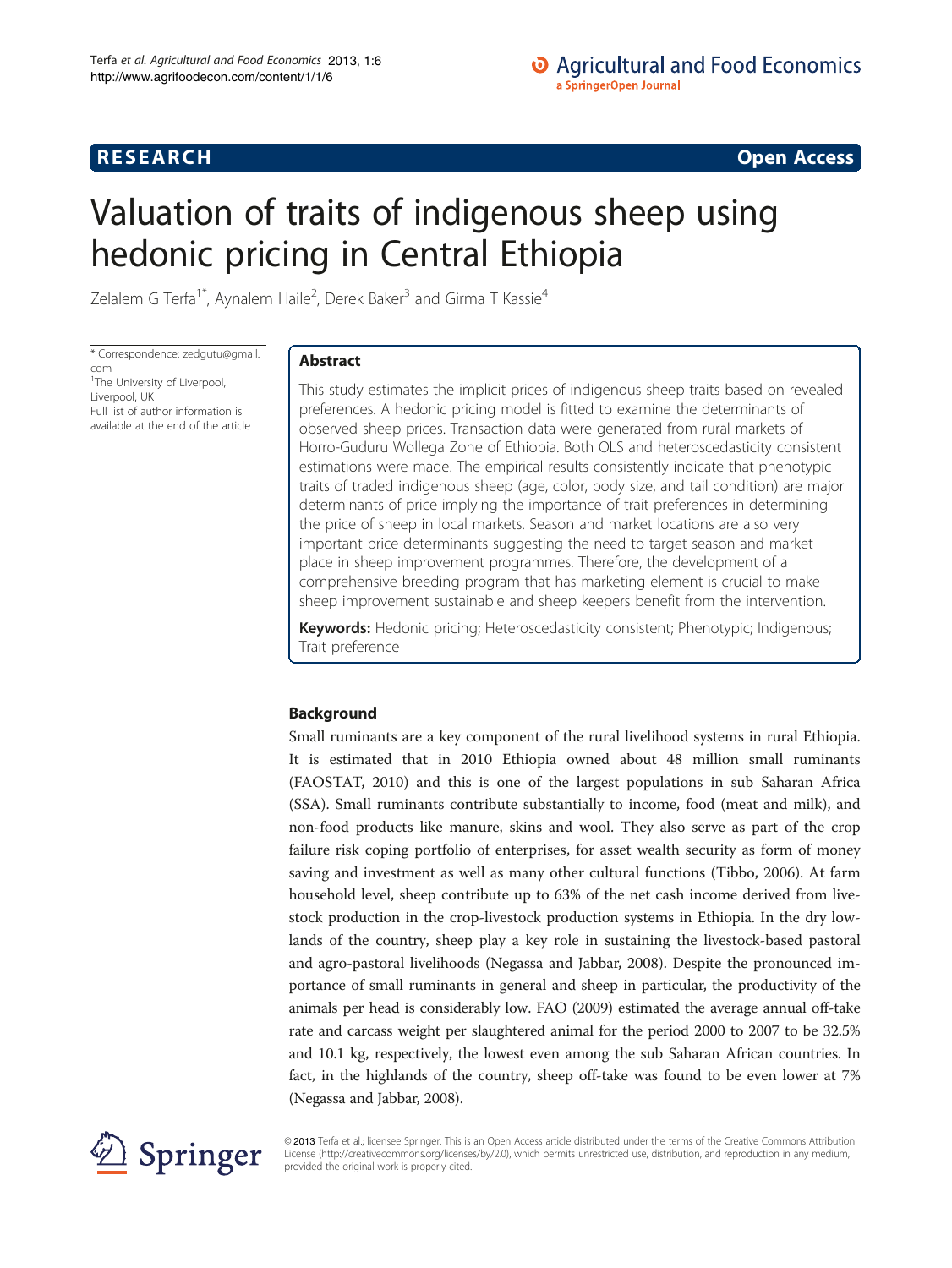In the study area (Horro-Guduru Wollega Zone of Ethiopia) sheep are equally important in the rural economy. The sheep production systems in the area, however, are traditional and semi-subsistence oriented. So far, only very limited efforts have been exerted to introduce and promote market-oriented sheep production and hence the current income generating capacity of the sector is not at all justifiable. Re-orientation of the production system, which involves designing an effective and informed breeding programme, is a necessity to bring about improvements in productivity and in the production system of the sector. This re-orientation entails proper valuation of both traded and non-traded products and services generated from the system. Information on the economic value of populations, traits and processes would ease the management of animal genetic resources that requires many decisions (Scarpa et al. [2003](#page-12-0)). Proper identification and valuation of the different characteristics would make resource allocation decisions among the different livestock improvement interventions for commercialization of the system quite fast and smooth (Drucker et al. [2001](#page-12-0); Kassie, [2007\)](#page-12-0). This will also enable identification of sheep market opportunities by identifying preferred traits of sheep. This is crucial as consumers' demand and preference is continuously changing over time.

Researchers have applied different economic valuation methods to understand the preference for and the value of animal traits in different contexts. Revealed preference and stated preference based models are the two most commonly used approaches. Revealed preferences based valuation methods record and analyze actual payments on observable transactions for the commodities/services of interest while stated preference based valuation methods make use of data on hypothetical choices and implicit payments (Hensher et al. [2005\)](#page-12-0). Richards and Jeffrey ([1996](#page-12-0)) employed a hedonic pricing model to establish indices of genetic worth of a dairy bull in Alberta, Canada. Their study indicated that the most important factors used by dairy farmers in valuing dairy bulls are milk volume, protein and fat content, general conformation, body capacity, and popularity of the bull. Barret et al. ([2003\)](#page-12-0) used a structural-heteroskedasticity-inmean estimation method to identify the determinants of livestock producer prices in the dry lands of northern Kenya. Their result shows the importance of animal characteristics, periodic events that shift local demand or supply, and rainfall in determining prices producers receive. Williams et al. [\(2006\)](#page-12-0), similarly used a hedonic model using weekly sales transactions to analyze cattle prices in West Africa and reported that location, season, and cattle attributes influence sheep price.

In their study that aimed at investigating determinants of inter-annual price variation of small ruminants' price in the eastern highlands of Ethiopia, Gezahegn et al. ([2006](#page-12-0)) employed hedonic price modeling and reported significant differences in prices between seasons and markets, controlling for attributes of animals. Kassie et al. [\(2011a](#page-12-0)) similarly applied heteroscedasticity consistent hedonic price modeling to examine factors that influence cattle prices in the rural markets of central Ethiopia. The results of this study showed that season, market location, age, sex and body size are very important determinants of cattle price. Chang et al. ([2010](#page-12-0)) employed hedonic price modeling to study price differentials of retailed eggs and reported significant premiums attributed to production method, variation in geographic locations and egg color. Similarly, Satimanon and Weatherspoon ([2010](#page-12-0)) employed the same approach to determine price premiums of traits of fresh eggs using sustainable attribute data from retail markets in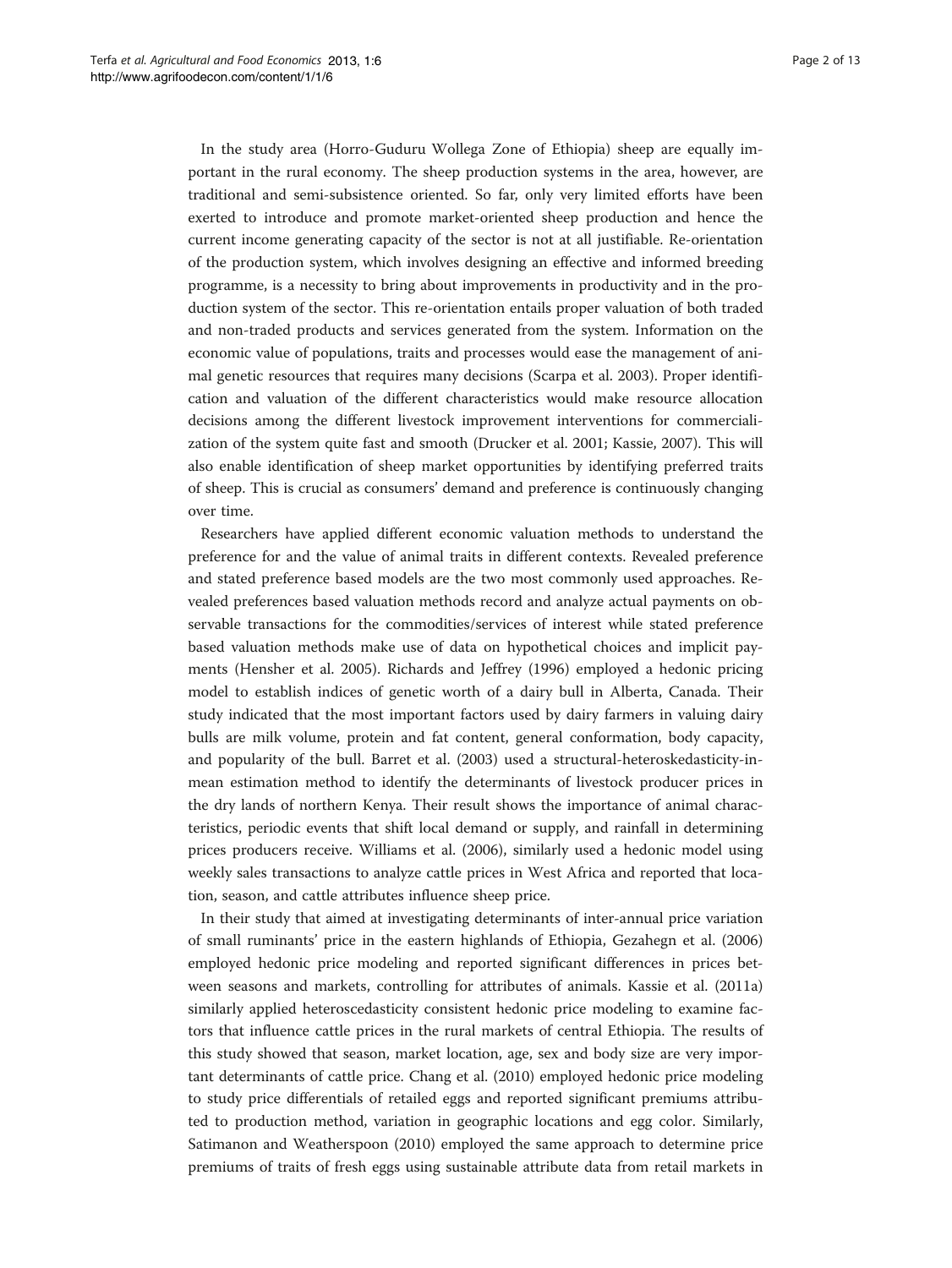the United States. Their study indicates that welfare-managed eggs have a significant price premium while the sustainable packaging attributes are insignificant.

Other studies used a combination of revealed and stated preference data (e.g., Scarpa et al. [2003](#page-12-0); Kassie et al. [2011b](#page-12-0)). Stated preference based valuation of animal genetic resources has also been widely used (e.g., Omondi et al. [2008;](#page-12-0) Kassie et al. [2009](#page-12-0), and Faustin et al. [2010\)](#page-12-0). In recent years there is a growing interest in using stated preference approaches which specifically employ choice experiments as real choice data in actual market are hardly available. Whenever available, however, revealed preference data have obvious advantages over stated preference data. Real world representation, embodiment of real constraints, reliability and validity are advantages of revealed preference data (Haab and McConnel, [2002;](#page-12-0) Hensher et al. [2005](#page-12-0)).

This brief review has shown that there is an enormous body of knowledge on the relevance and application of hedonic price models. Although the focus of most of the studies is market oriented production systems, the importance of the attributes of livestock in determining prices observed in the market is a key lesson to learn. Interestingly though, there are hardly any publications done on sheep price modeling in subsistence and/or semi-subsistence crop livestock mixed farming systems. This research employs the well-established hedonic price modeling in a context where markets are yet to develop and sheep have a more complex role than serving simply as sources of meat or in some cases wool.

#### Methods

#### The study area and the rural markets

The study was conducted in the Horro-Guduru Wollega zone of Ethiopia. The administrative capital of the zone is called Shambu and is located at about 310 km west of Addis Ababa. The 2007 population and housing census of the Central Statistical Agency showed that in 2007 the total population of the zone was about 580,000 out of which 50.1% were male and 49.9% were female (CSA, [2007\)](#page-12-0). About 89% of the population in the zone lived in rural areas. The total area of the zone is about 710,000 hectares. According to the agency's national agricultural survey, the livestock population of the zone encompassed 127,000 heads of cattle, 25,000 sheep, and 12,000 goats (CSA, [2009](#page-12-0)).

The study covered four sheep markets, namely, the markets of Shambu, Gaba Sanbata, Harato, and Fincha. All the markets, except Shambu, are weekly markets that set on once in a week on a designated day. *Shambu* operates throughout the week, except on Sundays. The market infrastructure in the zone is very poor and there is no fence or shed, information provision, and feed provision in these four markets. Fincha is the only fenced sheep market where livestock are traded in a relatively organized manner. Livestock are trekked to and from all the markets. The study markets are among the remote rural markets dominated by (crop and livestock) farmers, farmertraders, peri-urban butchers and small restaurant owners.

In these markets, grading and standardization do not exist and transactions take place after a long one-to-one bargaining between sellers and buyers on a per-head basis. The price paid by the buyer and received by the seller, therefore, depends, among others, on how well he or she can bargain. Under such circumstances, prices paid will reflect buyers' preference for various sheep traits, the type of buyer and seller and characteristics of the market place. The identification and analysis of the preferred traits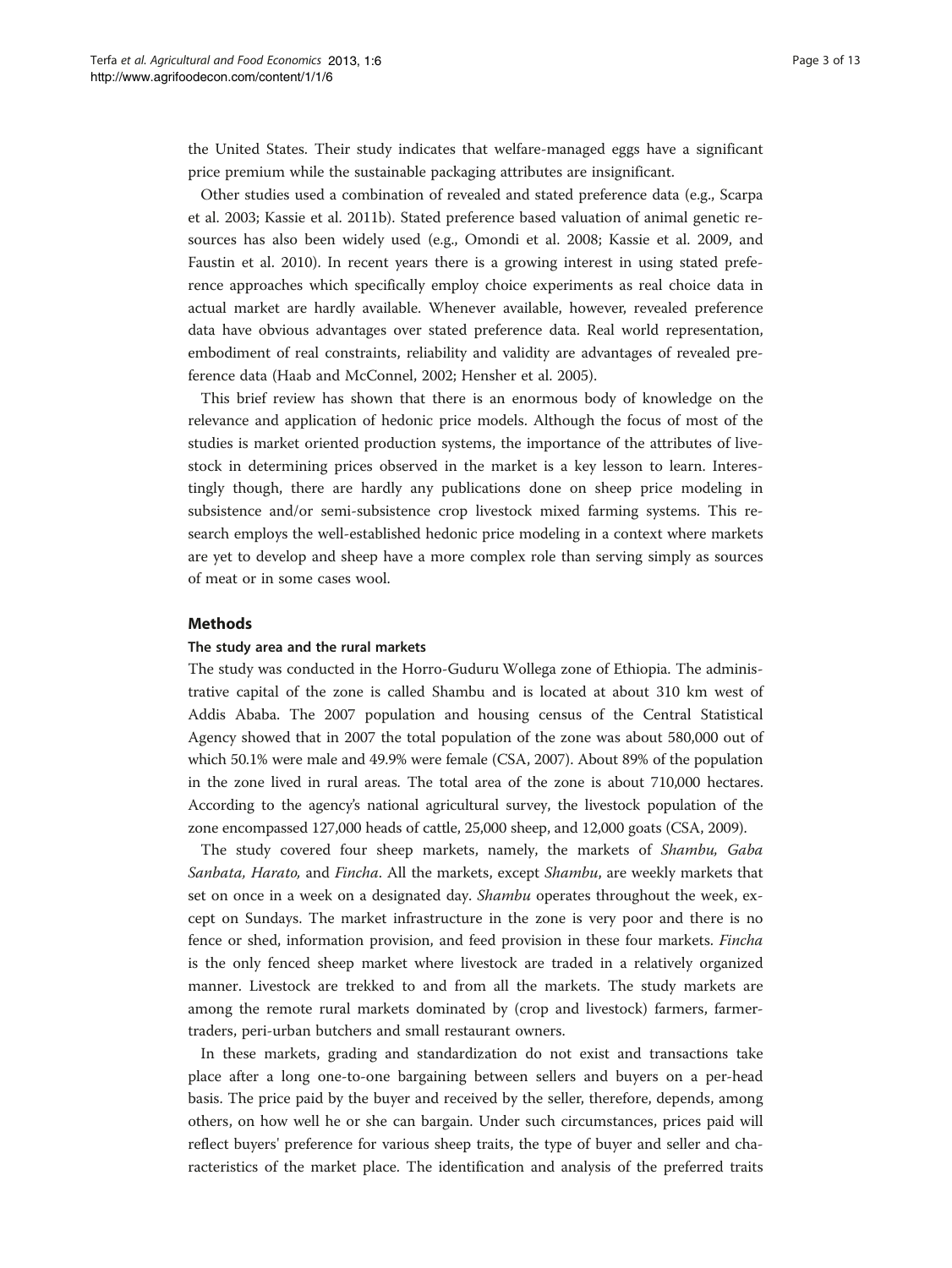and household characteristics that influence the prices actually paid in the market accordingly forms the basis for effective market development interventions. This study generated primary data and analyzed the factors that determine sheep prices in rural parts of the zone for this particular purpose.

#### The data

Data on 195 traded sheep and on sheep marketers' attributes were collected in the four rural sheep markets mentioned above. The main traits of traded sheep we focused on were coat color, body size, tail condition, age, and sex. Markets in developing countries in general and in such rural setups in particular are hardly competitive due to the sources of inefficiency mentioned above and all other generic sources of market imperfections. This entails the inclusion of factors apart from the attributes of the goods and services – in this case the sheep – in the model specification (Abdulai [2000;](#page-11-0) Kassie et al. [2011a\)](#page-12-0). Therefore, we have generated and analyzed data on other factors that are expected to affect sheep price. These factors include the attributes of buyers and sellers, such as occupation and education level to serve as proxies for bargaining power. Seasonality of demand and supply was also captured. Description of variables used in this study is presented in Table [1](#page-4-0) below.

Three survey rounds of individual sheep level transactions were conducted over an interval of one month. The first round was conducted during the beginning of January 2009; i.e., the Ethiopian Christmas season. This round was targeted to capture the price change that occurs during holidays. The second round was done in February 2009. This is a period with no important festival or planned social occasion and it overlaps with the time when farmers have completed crop harvesting. By this time farmers are expected to be less forced to sell their livestock for generating liquid capital (Kassie et al. [2011a\)](#page-12-0). The third round was undertaken in March 2009. This period corresponds to the Ethiopian lent. From each market, 15 buyers were considered in each round except in *Harato* where 20 buyers were interviewed, taking into account the relative size of the market. That means 65 buyers were interviewed in each round.

The descriptive statistics of the variables used in the econometric model show considerably variation across respondents (Table [2](#page-5-0)). The average age of marketed sheep in the surveyed rural markets was one year (st.dev. = 11.4 months). In the observed sheep transactions in the four markets, 59% of traded sheep were male implying that female sheep are less frequently marketed as they are usually kept for reproduction (herd replacement) and less for generating cash. The average sheep price during this study was more than Ethiopian Birr 238.00. Sheep in those markets were observed to have different patterns of fur color although red was the dominant color (44%) followed by creamy-white (29%) over the survey period and observed transactions. More than 10% of the marketed sheep were black while the remaining were brown, white and mixed colored sheep. Data on body condition of the marketed sheep, which indicates relative fatness and appearance, were also observed and it was found that 48% of the sheep in the markets were in good condition and another 48% had a medium body condition. The remaining 3.6% were sheep with bad body condition. Related is the body size of the sheep marketed and 43% of them were medium sized, 33% small and the rest large size. The dominant tail condition of the traded sheep were long and thin tail type (48%) followed by long and fat tail type (24%). Most actors in the local sheep markets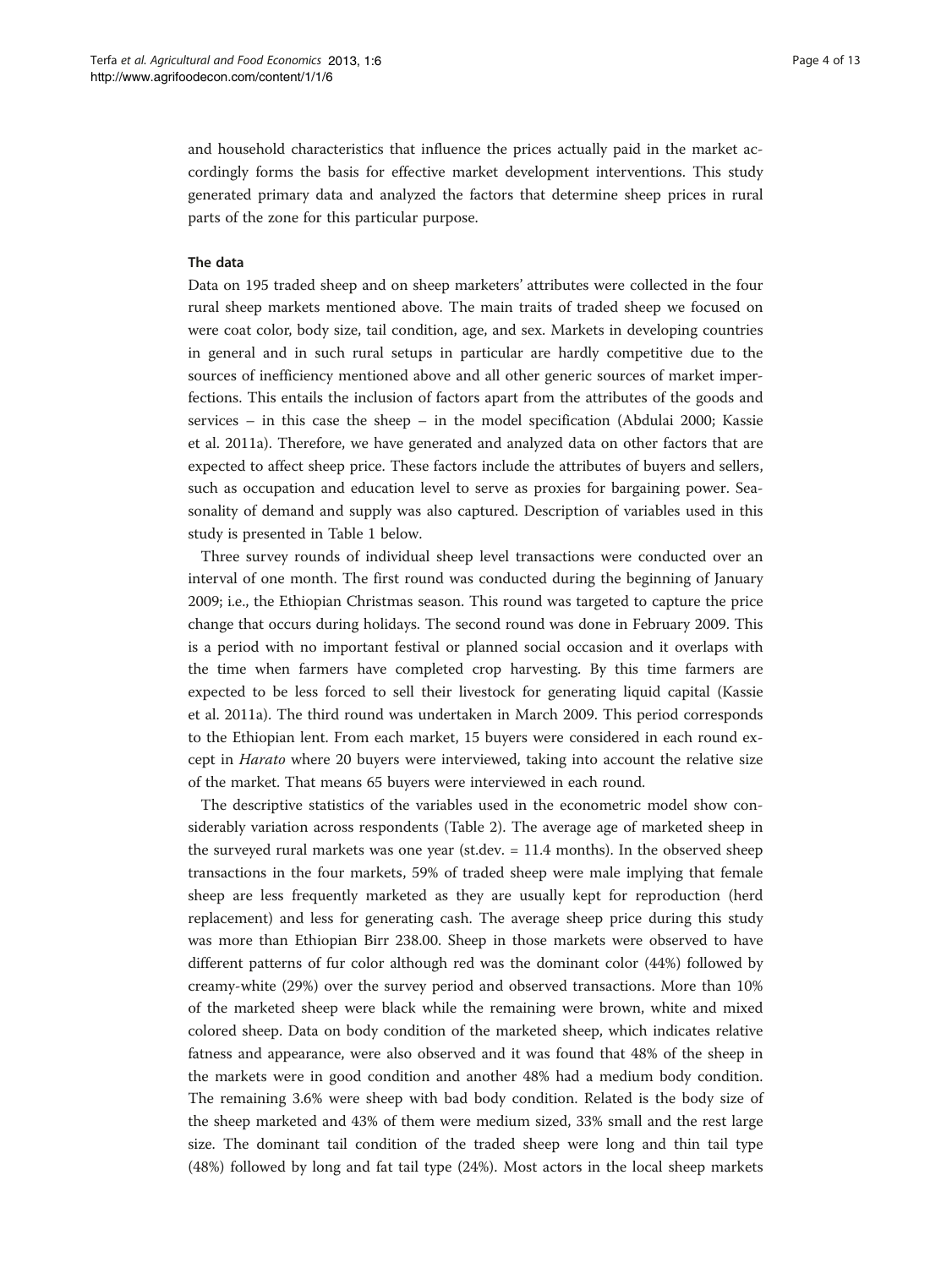| <b>Attribute</b> | Code                         | <b>Attribute</b>     | Code                       |  |
|------------------|------------------------------|----------------------|----------------------------|--|
| Color            |                              | Market place         |                            |  |
| White            | $1 =$ white                  | Gaba sanbata         | $1 =$ Gaba sanbata         |  |
|                  | $-1$ = red                   |                      | $-1 =$ Shambu              |  |
|                  | $0 =$ otherwise              |                      | $0 =$ otherwise            |  |
| <b>Black</b>     | $1 =$ black                  | Fincha               | $1 =$ Fincha               |  |
|                  | $-1$ = red                   |                      | $-1 =$ Shambu              |  |
|                  | $0 =$ otherwise              |                      | $0 =$ otherwise            |  |
| Brown            | $1 =$ brown                  | Harato               | $1 =$ Harato               |  |
|                  | $-1$ = red                   |                      | $-1 =$ Shambu              |  |
|                  | $0 =$ otherwise              |                      | $0 =$ otherwise            |  |
| Creamy white     | $1 =$ creamy white           | Seller type          |                            |  |
|                  | $-1$ = red                   | Farmer               | $1 = farmer$               |  |
|                  | $0 =$ otherwise              |                      | $-1$ = trader              |  |
| White mixed      | $1 =$ white mixed            |                      | $0 =$ otherwise            |  |
|                  | $-1$ = red                   | Farmer trader        | $1 =$ farmer trader        |  |
|                  | $0 =$ otherwise              |                      | $-1$ = trader              |  |
| Sex of sheep     | 0 - female                   |                      | $0 =$ otherwise            |  |
|                  | $1 - male$                   | <b>Buyer type</b>    |                            |  |
| <b>Body size</b> |                              | Trader               | $1 =$ buyer is trader      |  |
| Medium size      | $1 = \text{medium}$          |                      | $-1$ = other buyers        |  |
|                  | $-1 = \text{small}$          |                      | $0 =$ otherwise            |  |
|                  | $0 =$ otherwise              | Farmer               | $1 =$ buyer is farmer      |  |
| Big              | $1 = biq$                    |                      | $-1$ = other buyers        |  |
|                  | $-1 =$ small                 |                      | $0 =$ otherwise            |  |
|                  | $0 =$ otherwise              | Farmer trader        | 1 - buyer is farmer trader |  |
| Tail type        |                              |                      | $-1$ = other buyers        |  |
| Medium and thin  | $1 = \text{medium}$ and thin |                      | $0 =$ otherwise            |  |
|                  | $-1 =$ long and fat          | Season               |                            |  |
|                  | $0 =$ otherwise              | Christmas (season 1) | $1 =$ Christmas            |  |
| Medium and fat   | $1 =$ medium and fat         |                      | $-1$ = season 2            |  |
|                  | $-1 =$ long and fat          |                      | $0 =$ otherwise            |  |
|                  | $0 =$ otherwise              | Fasting (season 3)   | $1 =$ fasting season       |  |
|                  |                              |                      | $-1$ = season 2            |  |
|                  |                              |                      | $0 =$ otherwise            |  |

<span id="page-4-0"></span>Table 1 Summary of variables and coding method used in hedonic price model

were farmers and sheep traders. Though data on the qualitative attributes were entirely based on buyers' perception of traded sheep, it is important to understand buyers' preference for these attributes. Generally, the typical sheep traded in these markets is 12 months old, red coated, of good or medium body condition, medium body size, and long thin tailed.

#### Analytical framework

Revealed preference is manifested through the actual prices paid for goods and services with expected utility. Hence, the prices sheep sellers receive are reflections of the utility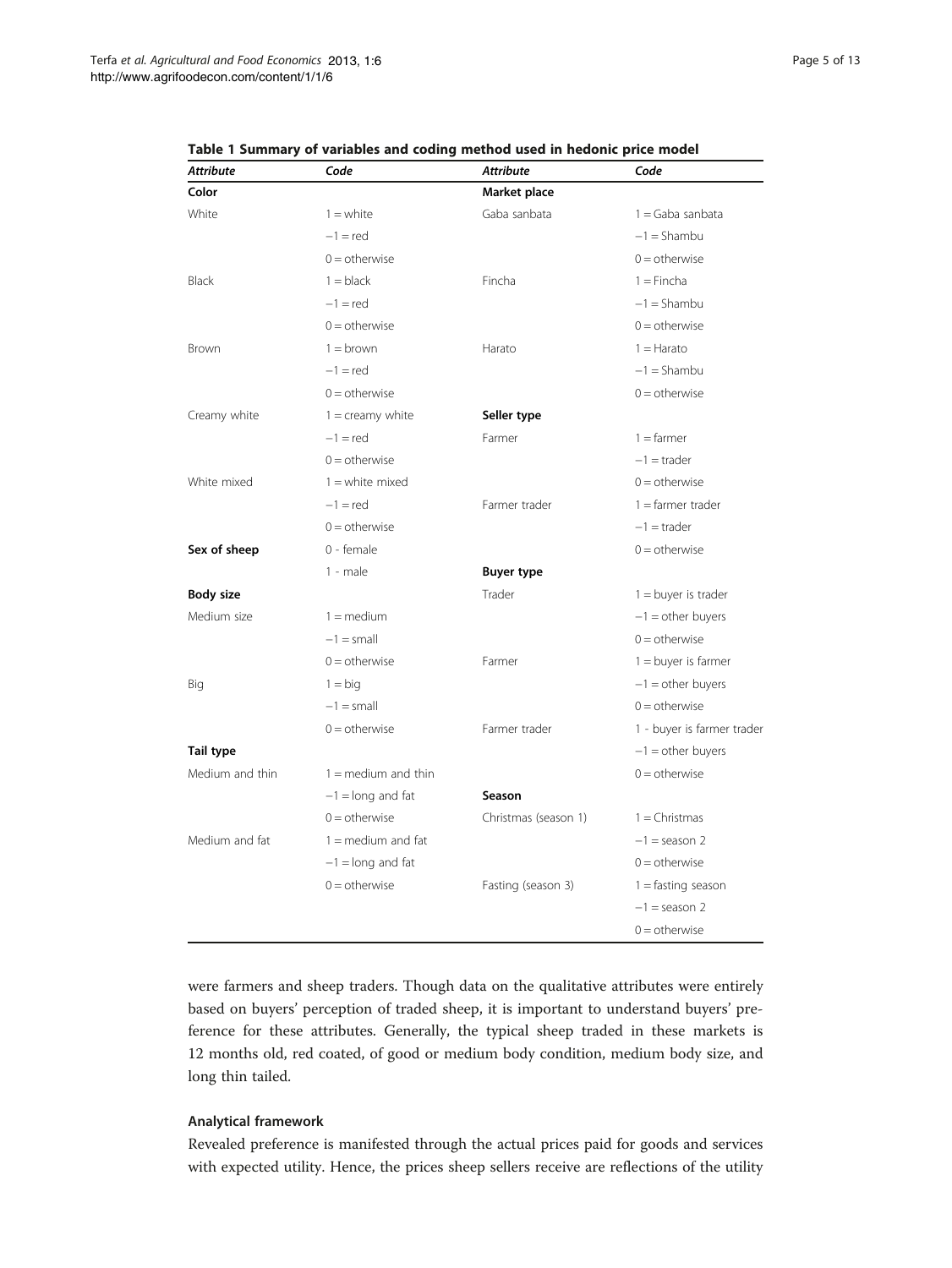| Description                    | Mean(SD)/percentage |
|--------------------------------|---------------------|
| Price per head of sheep (ETB*) | 238.36(83.92)       |
| Age of sheep in months         | 12(11.431)          |
| Male sheep (%)                 | 58.5                |
| Sheep coat color (%)           |                     |
| Red                            | 44.1                |
| Creamy white                   | 28.7                |
| <b>Black</b>                   | 10.3                |
| Brown                          | 3.1                 |
| White                          | 4.6                 |
| White mixed with other colors  | 9.2                 |
| Body condition (%)             |                     |
| Good                           | 48.2                |
| Medium                         | 48.2                |
| Bad                            | 3.6                 |
| Body size (%)                  |                     |
| Small                          | 32.8                |
| Medium                         | 42.6                |
| Large                          | 24.6                |
| Tail condition (%)             |                     |
| Long fat tail                  | 24.1                |
| Long thin tail                 | 47.7                |
| Medium length thin tail        | 14.9                |
| Medium length fat tail         | 13.3                |
| Buyers' occupation (%)         |                     |
| Trader                         | 41                  |
| Farmer                         | 10.8                |
| Farmer-trader                  | 6.2                 |
| Others                         | 42.1                |
| Sellers' occupation (%)        |                     |
| Trader                         | 12.8                |
| Farmer                         | 61                  |
| Farmer-trader                  | 13.8                |
| Others                         | 12.4                |

<span id="page-5-0"></span>Table 2 Descriptive statistics for sheep in the local market and market participants

\*ETB stands for Ethiopian Birr which is the Ethiopian currency.

anticipated by the buyers and this utility is derived from the attributes of the product as sheep can be considered as quality (attribute) differentiated goods (Lancaster, [1966](#page-12-0); Rosen, [1974](#page-12-0); Ekeland et al. [2004;](#page-12-0) Nesheim, [2006\)](#page-12-0). This research focuses on the main phenotypic attributes that buyers inspect when buying a sheep. The external features farmers look at and attach value to are age, fur color, body size, and tail type. The different levels of the homogenous attributes that differentiate sheep are known to both buyers and sellers. The levels considered in this analysis are those perceived by the buyers, despite the possibility of imperfect knowledge and differences in measurement. The buyers and sellers in the markets considered are mainly farmers who raise the sheep. In line with the household modeling literature, where goods are produced,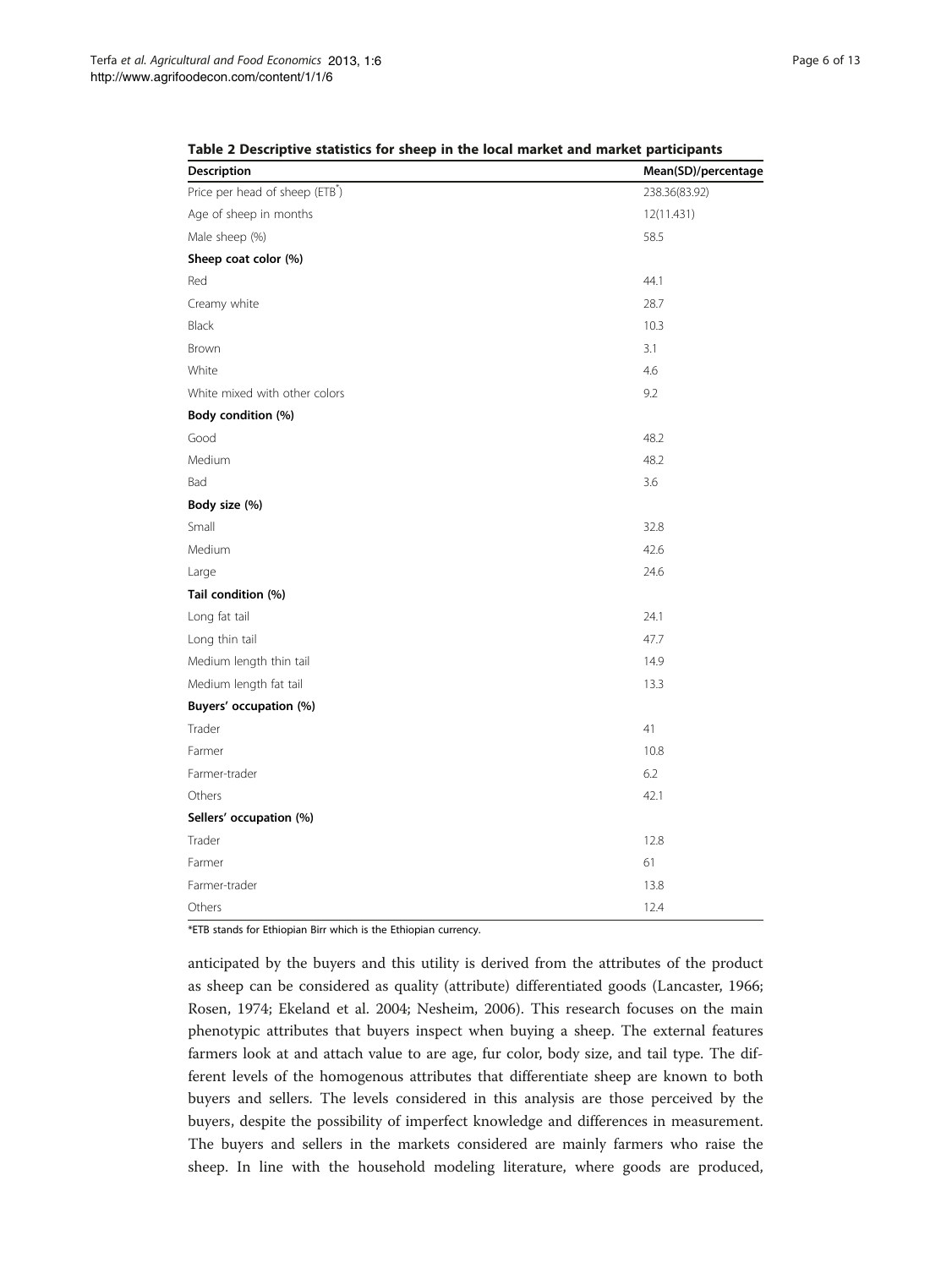consumed and sold by households, a hedonic model can be employed to value the attributes of the quality differentiated indivisible goods. Therefore, estimation of the relationship between the characteristics of the sheep and their prices can be made through hedonic price modeling.

Following Rosen [\(1974\)](#page-12-0) and Palmquist ([2006](#page-12-0)), let  $x_{0j}$  be the total amount of the  $j^{\text{th}}$ product characteristic provided to the consumer by consumption of all products,  $x_{ij}$  be the quantity of the  $j^{\text{th}}$  characteristic provided by one unit of product i, and  $q_i$  be quantity of the *i*<sup>th</sup> product consumed. Then, the total consumption of each characteristic can be given as

$$
x_{0j} = f_i(q_1, ..., q_n; x_{1j}, ..., x_{nj})
$$
\n(1)

and the consumer's utility function is expressed as

$$
U = (q_1, .\ldots q_n; x_{11}, x_{12}, .\ldots, x_{1m}, x_{21}, x_{22}, ., x_{nm})
$$
\n<sup>(2)</sup>

where  $n$  is the number of products and  $m$  is the number of characteristics.

The consumer is assumed to maximize this utility function subject to a budget constraint that can be specified as

$$
Y = \sum_{i} p_i q_i \tag{3}
$$

where Y is fixed money income, and  $p_i$  is fixed price paid for the  $i^{\text{th}}$  product. The consumer's utility maximizing level quantity of each product can then be estimated by maximizing the Lagrangian:

$$
L = U(x_{01},...,x_{0n}) - \lambda \left(\sum_i p_i q_i - Y\right)
$$
\n(4)

where  $\lambda$  is the Lagrangian multiplier.

Assuming an interior solution, the first-order condition of the Lagrangian for  $q_i$  is given as

$$
\frac{\partial L}{\partial q_i} = 0 = \sum \left(\frac{\partial U}{\partial x_{0j}}\right) \left(\frac{\partial x_{0j}}{\partial q_i}\right) - \lambda p_i.
$$
\n(5)

It can easily be shown that  $\lambda$  is equal to the marginal utility of income (∂U/∂Y). Substituting  $\partial U/\partial Y$  for  $\lambda$  and solving for  $p_i$ , equation (5) can be rewritten in order to express the demand for attributes as a function of the marginal utility of the attribute and the marginal utility of income.

$$
p_i = \sum \left(\frac{\partial x_{0j}}{\partial q_i}\right) \left[\frac{\left(\frac{\partial U}{\partial x_{0j}}\right)}{\left(\frac{\partial U}{\partial Y}\right)}\right].
$$
 (6)

As income is defined to be equal to expenditure (equation 4), the term in the square bracket is the marginal rate of substitution between expenditure and the  $j<sup>th</sup>$  product characteristics.

Under competitive market conditions, implicit prices will normally be related to product attributes alone, without accounting for producer or supplier attributes. However, as widely documented in the literature, rural markets in developing countries, particularly in sub-Saharan Africa, are rarely competitive (Barret and Mutambatsere [2007](#page-12-0)).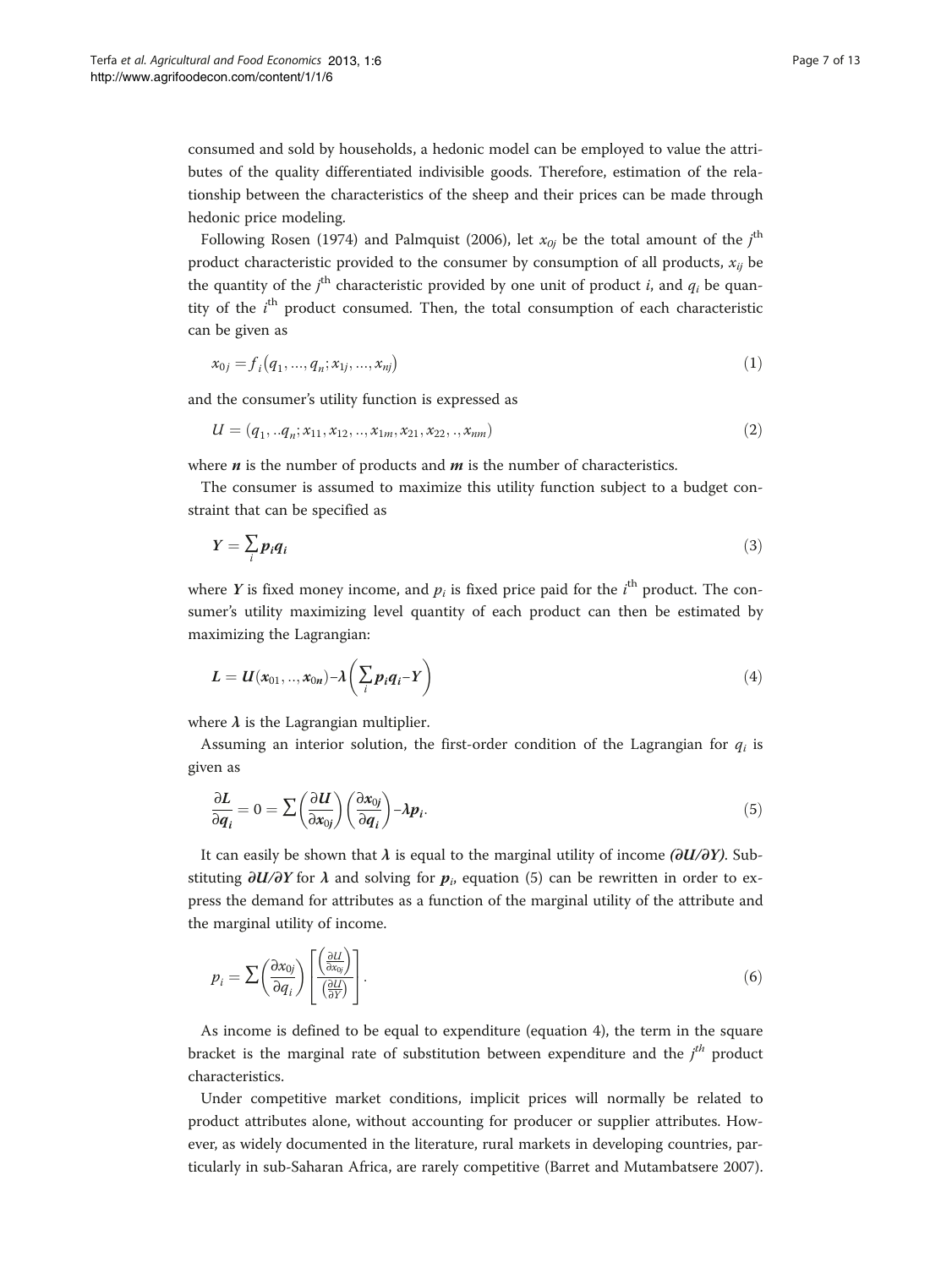This is essentially due to poor communication and transport infrastructure, limited rule of law, and restricted access to commercial finance, all of which make markets function much less effectively. Several empirical studies have shown that prices are also related to the attributes of buyers, season and market location (e.g., Oczkowski, [1994](#page-12-0); Abdulai, [2000](#page-11-0); Jabbar and Diedhiou, [2003\)](#page-12-0). Hence, essential characteristics of the buyer and sellers were included in the models estimated in this research.

Another important issue in estimating hedonic functions is the identification of the appropriate functional form and estimation procedure (Ekeland et al. [2004](#page-12-0); Nesheim, [2006](#page-12-0)). In general, the functional form of the hedonic price equation is unknown (Haab and McConnel, [2002\)](#page-12-0). Parametric, semi-parametric and non-parametric estimations procedures have all been suggested and used in different applications (e.g., Anglin and Gencay, [1996](#page-12-0); Parmeter et al. [2007\)](#page-12-0). This research focuses on the estimation of the relative weights of sheep attributes (first step hedonic analysis) and hence the technical details of these alternative approaches are not discussed.

The estimation strategy adopted in this study is a simple linear model based following the suggestion by Cropper et al. [\(1988](#page-12-0)) as well as Haab and McConnel ([2002](#page-12-0)). Cropper et al. [\(1988](#page-12-0)) employed Monte-Carlo simulation analysis to show that the linear and linear-quadratic functions give the smallest mean square error of the true marginal value of attributes. However, when some of the regressors are measured with error or if a proxy variable is used, then the linear function gives the most accurate estimate of the marginal attribute prices. Haab and McConnel [\(2002\)](#page-12-0) also argued that when choosing a functional form and the set of explanatory variables, the researcher must bear in mind the almost inevitable conflict with collinearity. High collinearity makes the choice of a flexible functional form less attractive, since the interactive terms of a flexible functional form result in greater collinearity. Given these considerations, we begin with semi-log model given by

$$
\ln(\text{price}) = X\beta + \varepsilon. \tag{7}
$$

Following Champ et al. ([2003\)](#page-12-0), the market premium (Γ) for an attribute *j* is computed as:

$$
\Gamma_j = 100^* \left( e^{\beta} - 1 \right). \tag{8}
$$

In equation (7) the error term is assumed to have a constant variance,  $\sigma^2$ ; hence, homoscedastic. However, if and when the errors are heteroscedastic, the OLS estimator remains unbiased, but becomes inefficient. More importantly, the usual procedures for hypothesis testing are no longer appropriate. Given that heteroscedasticity is common in small sample cross-sectional data, methods that correct for heteroscedasticity are essential for prudent data analysis (Long and Ervin, [2000\)](#page-12-0).

Using heteroscedasticity consistent (HC) standard errors is the recommended approach (MacKinnon and White, [1985;](#page-12-0) Long and Ervin, [2000\)](#page-12-0) to correct for heteroscedaticity of unknown form. The suggested alternative ways of correction using HC include  $HC_0$ ,  $HC_1$ ,  $HC_2$ , and  $HC_3$ . These alternatives are not equally powerful and perform differently under different conditions depending mainly on sample size. Based on Monte Carlo simulation, MacKinnon and White [\(1985\)](#page-12-0), for example, recommended that in small samples one should use  $HC_3$ . However, Davidson and MacKinnon ([1993](#page-12-0)) later recommended strongly that  $HC_2$  or  $HC_3$  should be used. Long and Ervin ([2000](#page-12-0)),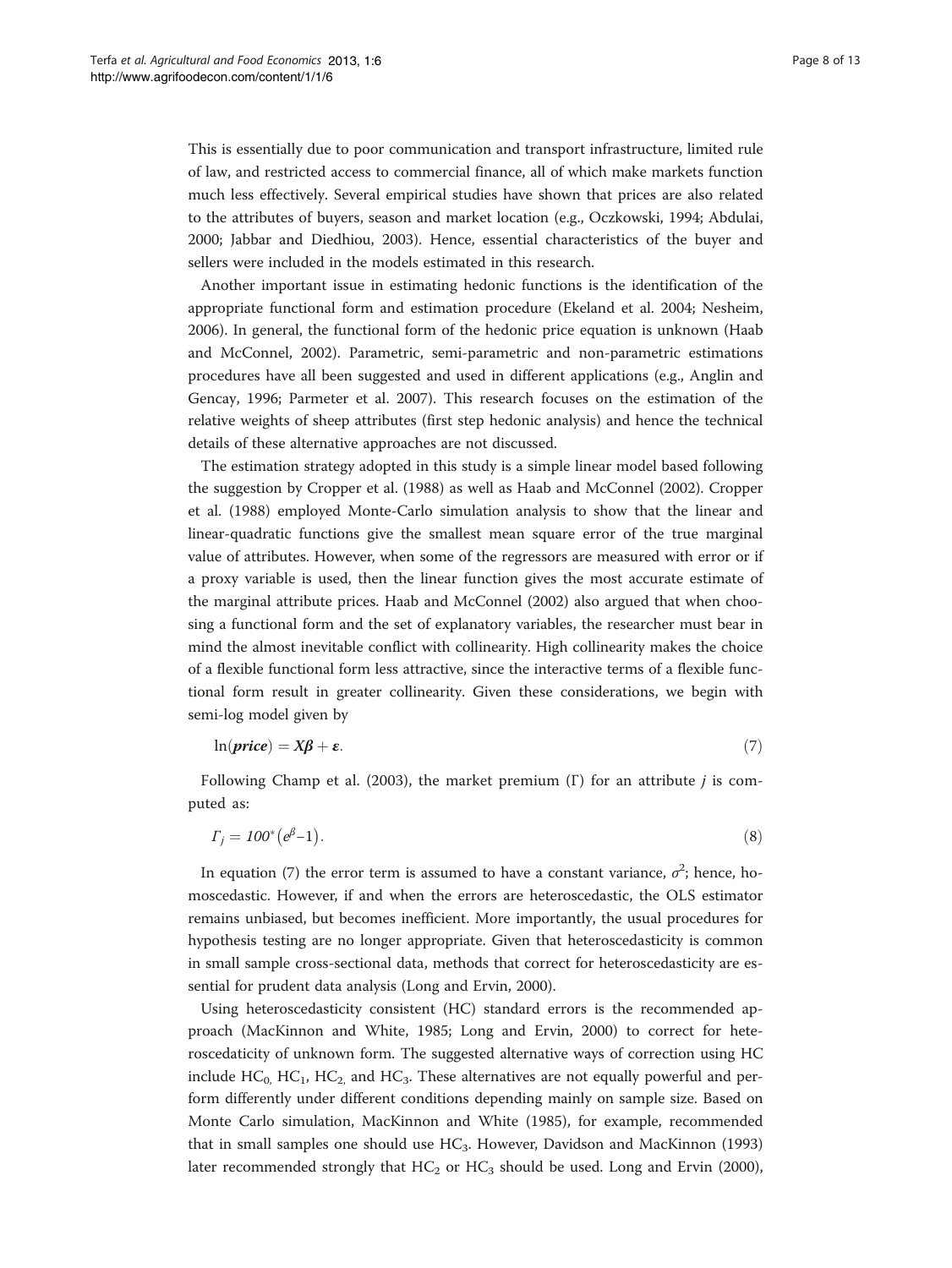similarly, recommended for  $N \le 250$ , tests based on  $HC_2$  and  $HC_3$  than those based on other HC. This Monte Carlo simulation result also shows  $HC<sub>3</sub>$  is superior for tests of coefficients that are most affected by heteroscedasticity and  $HC<sub>2</sub>$  is better for tests of coefficients that are least affected by heteroscedasticity. Accordingly, we have employed  $HC<sub>2</sub>$  and  $HC<sub>3</sub>$  in this study. OLS was also applied for comparison.

Following Davidson and MacKinnon [\(1993\)](#page-12-0), the alternative covariance matrix estimators of the error term for  $HC_2$  and  $HC_3$ , including the OLS, are specified as:

$$
OLS = \frac{\sum e_i^2}{n-k} \left(X'X\right)^{-1} \tag{9}
$$

$$
HC_2 = \left(X^{'}X\right)^{-1}X^{'}diag\left[\frac{e_i^2}{1-h_{ii}}\right]X\left(X^{'}X\right)^{-1}
$$
\n(10)

$$
HC_3 = (X'X)^{-1}X'diag \left[ \frac{e_i^2}{(1-h_{ii})^2} \right] X (X'X)^{-1}
$$
\n(11)

where *n* is number of observations, *k* number of parameters estimated, and  $h_{ii}$  is  $x_i^{'}$  $(X'X)^{-1}x_i$ 

#### Results and discussions

#### General model results

The results of the hedonic price model from both OLS and HC regressions are given in Table [3](#page-9-0). The table summarizes the coefficients of the variables used in the model, and the standard errors of OLS and heteroscedasticity consistent  $(HC_2 \text{ and } HC_3)$  estimations. HC estimation was used as an adjustment to the OLS model since crosssectional and small sample price data are intrinsically heteroscedastic. As expected, the OLS standard errors were found to be generally lower than the standard errors of  $HC_2$ and  $HC_3$  for all variables except for some variables in  $HC_2$ . However, the standard errors of all explanatory variables in  $HC_3$  were increased and greater than both OLS and  $HC<sub>2</sub>$  except for three variables brown, thin long tail condition, and sex. Hence, the t-values of the OLS coefficients are inflated and could not be reliable for inferences. Between  $HC_2$  and  $HC_3$ , the standard errors in  $HC_2$  were found to be lower than that of  $HC<sub>3</sub>$ . Therefore, the t-values based on standard errors generated by  $HC<sub>3</sub>$  estimation were used for inferences.

Due to the changes in standard errors in the three regression results, significant variables in OLS become insignificant and the significance levels of the variables have also been changed in  $HC_2$  and  $HC_3$ . Age square was significant at 5% in OLS but the significance level in  $HC_2$  and  $HC_3$  changed to 10%. Similarly, farmer trader (one of the buyer types) was significant at 5% in OLS, but in  $HC_2$  and  $HC_3$  the variable was significant only at 10%. White mixed coat color, was significant at 1% in OLS but it became significant only at 5% in  $HC_2$  and  $HC_3$ . Further, the variable representing trader buyer was significant in OLS and  $HC_2$  but became insignificant in  $HC_3$  estimation.

A model specification test was carried out for the OLS regression model using the Ramsey RESET test. The test with the (null) hypothesis that the model has no omitted variables generated an F (3, 161) value of 0.64 which is extremely below the critical value of 2.65 at  $\alpha$  = 0.05 implying non-rejection of the hypothesis that there are no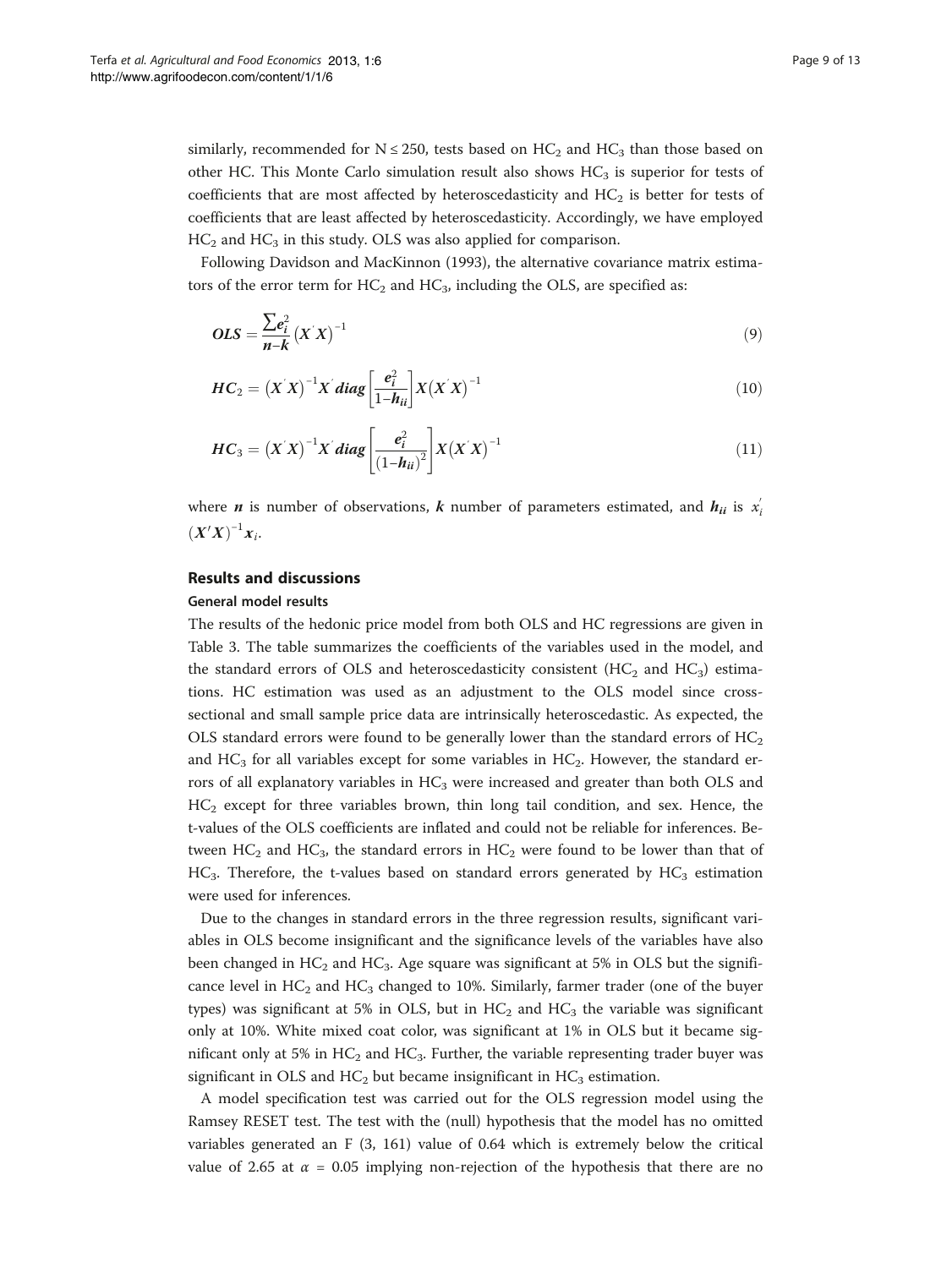<span id="page-9-0"></span>

| In(price)             | Coefficient            | OLS SE | HC <sub>2</sub> SE | HC3 SE |
|-----------------------|------------------------|--------|--------------------|--------|
| Constant              | $5.2350^{\ddagger}$    | 0.0729 | 0.0725             | 0.0812 |
| Age and sex           |                        |        |                    |        |
| Age                   | 0.0208 <sup>‡</sup>    | 0.0068 | 0.0067             | 0.0076 |
| Age square            | $-0.0003*$             | 0.0001 | 0.0001             | 0.0002 |
| Sex                   | $-0.0457$              | 0.0386 | 0.0346             | 0.0372 |
| Coat color            |                        |        |                    |        |
| White                 | $-0.1003$              | 0.0664 | 0.0965             | 0.1098 |
| Brown                 | 0.0158                 | 0.0829 | 0.0615             | 0.0696 |
| Black                 | $-0.1614^{\ddagger}$   | 0.047  | 0.0488             | 0.0535 |
| White mixed           | 0.1305 <sup>†</sup>    | 0.0502 | 0.0515             | 0.0563 |
| Creamy white          | $0.0611*$              | 0.0339 | 0.033              | 0.0362 |
| <b>Body Size</b>      |                        |        |                    |        |
| Medium                | 0.034                  | 0.0247 | 0.0247             | 0.0266 |
| Large                 | $0.1467$ <sup>+</sup>  | 0.0414 | 0.0396             | 0.0429 |
| <b>Tail condition</b> |                        |        |                    |        |
| Long thin             | $-0.0831^{\ddagger}$   | 0.026  | 0.0236             | 0.0257 |
| Medium & thin         | $-0.1225$ <sup>+</sup> | 0.0337 | 0.0342             | 0.0373 |
| Medium & fat          | 0.0319                 | 0.0496 | 0.0406             | 0.0454 |
| Season                |                        |        |                    |        |
| Season 1              | 0.0769 <sup>‡</sup>    | 0.0226 | 0.0223             | 0.0239 |
| Season 3              | $-0.0275$              | 0.0236 | 0.025              | 0.0268 |
| Market/place          |                        |        |                    |        |
| Finchaa               | $-0.0068$              | 0.0309 | 0.0314             | 0.0336 |
| G/sanbata             | 0.0152                 | 0.0306 | 0.0324             | 0.0344 |
| Harato                | $-0.0663$ <sup>+</sup> | 0.0286 | 0.028              | 0.0303 |
| Type of seller        |                        |        |                    |        |
| Farmer                | $-0.0041$              | 0.0262 | 0.0267             | 0.0293 |
| Farmer trader         | 0.0116                 | 0.0375 | 0.0356             | 0.0391 |
| Others                | $-0.001$               | 0.0417 | 0.0472             | 0.0518 |
| Type of buyer         |                        |        |                    |        |
| Trader                | 0.0478                 | 0.028  | 0.0276             | 0.0302 |
| Farmer                | 0.021                  | 0.041  | 0.039              | 0.0423 |
| Farmer trader         | $-0.1042*$             | 0.0506 | 0.0563             | 0.0631 |

| Table 3 Estimation results of OLS and Heterosecdasticity consistent hedonic model |  |
|-----------------------------------------------------------------------------------|--|
|-----------------------------------------------------------------------------------|--|

 $\pm$ ,  $\pm$  and  $*$  significant at  $\alpha$  = 0.01,  $\alpha$  = 0.05 and  $\alpha$  = 0.1 respectively, based on HC<sub>3</sub> standard errors. SE = standard error. Number of observations = 195,  $R^2$  = 0.6887.

omitted relevant explanatory variables. The R-square value of the models is 0.6887 implying that the model explained about 69% of change in price of sheep in the local markets of Horro-Guduru Wollega zone of Ethiopia.

#### Determinants of price and premium for indigenous sheep traits

The results of the three estimations (OLS,  $HC_2$  and  $HC_3$ ) show that sheep price is determined by sheep traits (such as age, color, body size, and tail condition), season, market places, and buyer type. Age significantly and positively influenced price of sheep in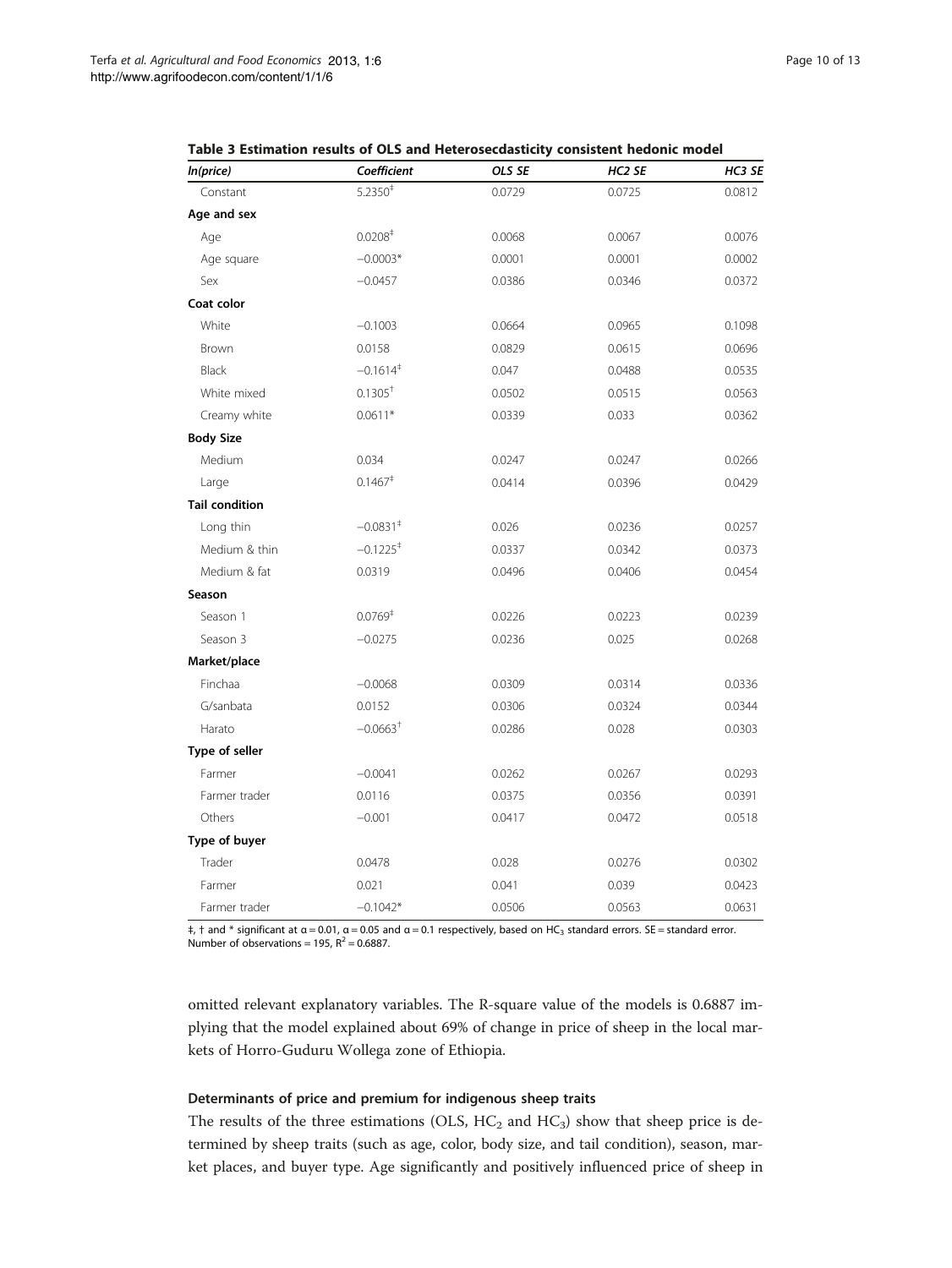the study area. This is in line with the basic feature of the low input sheep production system in the area. That is, under a low input production system sheep need a longer period of time to attain the required body condition and size to command a good price. Age square, however, influenced sheep price negatively implying sheep command a higher price up to a very old age and then the price will fall down as age goes up. Given the weight of the coefficient and the average age of sheep being marketed, it seems however that old is less of an issue.

From the color dummies, black coat color was found to affect sheep price negatively and significantly. Hence, black colored sheep received a price discount of about 15% as compared to red coat colored sheep. The negative premium the black coated sheep received emanates from the fact that people tend to avoid black coated sheep or any other livestock (see e.g., Kassie et al, [2009\)](#page-12-0) for two reasons. First, the tsetse fly – the vector for sleeping sickness (trypanosomiasis) - attacks black coated livestock more? than others. Second, red or other lighter colored sheep are preferred to others for purposes of ceremonial slaughtering in the study area. Whitish and creamy white (locally called dallecha) coat colors of traded sheep attracted a 14% and 6.3% price premium respectively, compared to red coat color, ceteris paribus. Body size was another trait of sheep that significantly affected price of sheep. Intuitively, sheep with a large body size receive higher prices and hence sheep with a large body size were found to fetch about 15.8% higher price premium compared with small sized sheep. Sheep with thin and long tail and thin and medium length tail received 8% and 11.53% less price, respectively, compared to long and fat tailed sheep.

The determinants of sheep price other than traits of sheep were market location and seasonal factors. Sheep command a significantly higher price in season one (Christmas season) compared with season two (normal season). The Christmas season is the period of high demand for sheep (or livestock in general) that overlaps the crop produce harvesting season that might increase farmers' (as sheep sellers) bargaining power as they can postpone selling when prices are not right. In season one sheep will attract an 8% higher price premium compared to selling in season two. This a general tendency in Ethiopian livestock - particularly small ruminants - marketing as sheep or goat slaughtering is an indispensable part of big festivities such as Christmas provided they are affordable.

Among the market location dummies, sheep in *Harato* attracted a lower price compared with Shambu. This is likely due to the relatively high potential for sheep population in the *Harato* area and hence high supply. These results imply that smallholder sheep keepers would benefit if they carefully choose the selling time and the market.

The type of buyer was also an important determinant of price paid for sheep in the study area. Farmer-traders (farmers who do par-time trading) paid a lower price as compared to other groups of buyers. This is possibly because these buyers are well informed both about the production and the marketing of sheep such that they would be in a better position to bargain for a lower price.

In summary, the estimation results show that traits of sheep are much more important determinants of actual price observed than types of buyers and sellers or purposes of buying and selling. Among the attributes considered, age, black coat, large body size, and tail condition were found to be most influential in determining the price paid for sheep in the study area.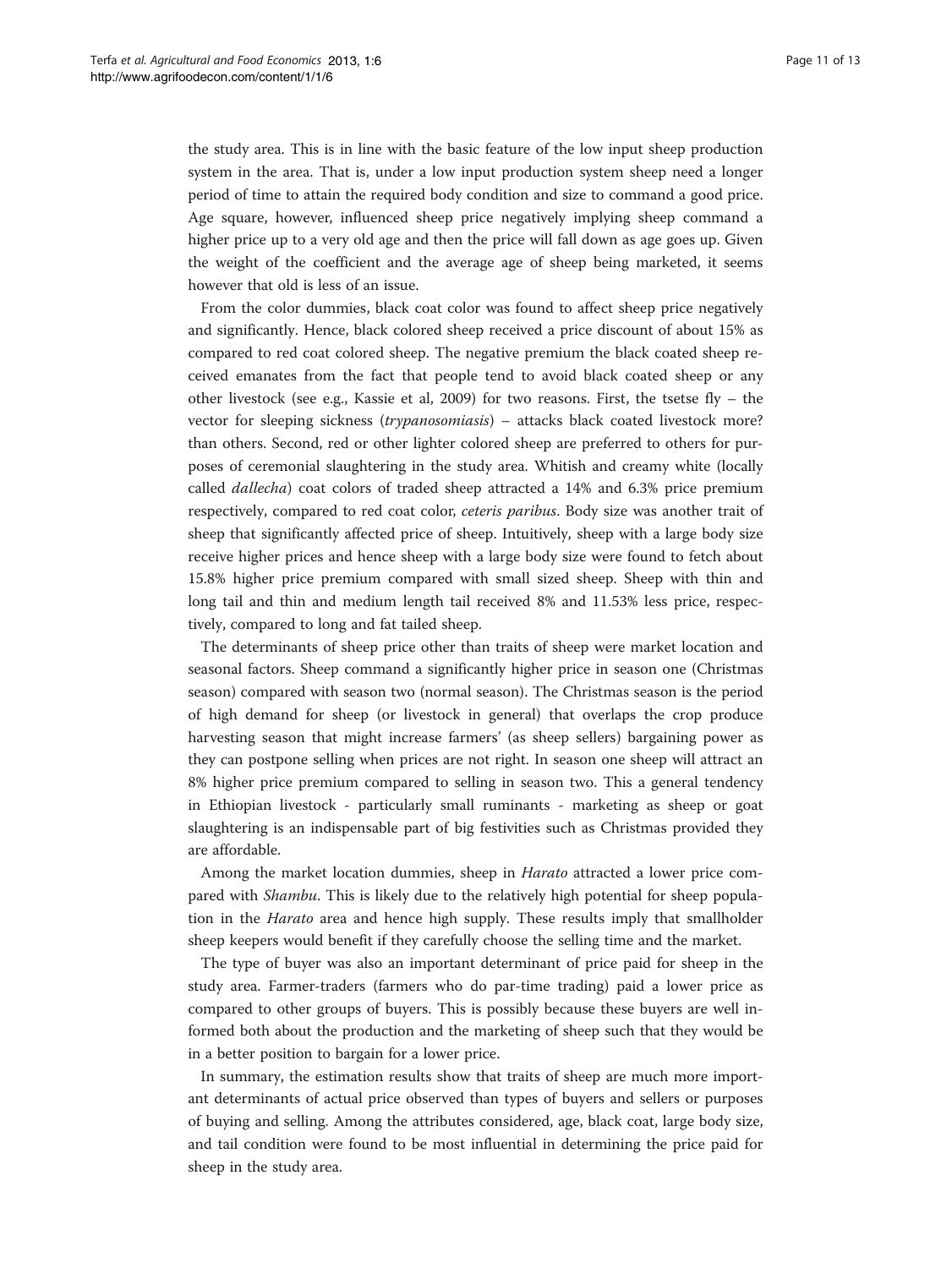#### <span id="page-11-0"></span>Conclusions

This study generated primary data on actual transactions accomplished in four rural markets over three months in central Ethiopia. Using the revealed preference analysis framework and hedonic price modeling, the study determined the level of influence of attributes of sheep and features of buyers and sellers in sheep markets on actual prices paid per head of sheep. As heteroscedasticity is common in cross-sectional data and small sample data, alternative estimations, mainly heteroscedasticity consistent formulations, were employed in addition to OLS estimation.

This estimations have shown how intricate are the relationships between price and traits of sheep and trait and trait level identification of sheep consumers in the rural areas of the study areas. Traits such as age, black coat, large body size, and tail condition were found to be most influential in determining the revealed preferences and hence the prices paid in these rural markets.

Factors such as season of marketing, market location, and type of buyer were also found to be highly important in influencing the prices paid for sheep. The significance of season and market place in influencing price paid for sheep as well justifies the need of targeting season and market places so that smallholder sheep keepers could benefit from the required transformation in the sheep production system. Alternatively or even additionally, linking producers to urban markets where there is high demand for sheep would be an important step to improve farmers' return from the system.

Two important implications can be drawn from the results of this study. First, the consumption of sheep in these areas seem to be very sophisticated such that an intervention that focuses on a single attribute would hardly be successful to improve both supply and demand sides of sheep marketing in the study area. Second, the sheep genetic resources in areas similar to the study areas need to be comprehensively profiled for their attributes. This would be essential in identifying the important attributes of the existing stock and hence prioritizing those traits that need to be improved both for biological and economic efficiency.

#### Competing interests

The authors declare that they have no competing interests.

#### Authors' contribution

ZG carried out data collection and supervised enumerators, participated in developing survey instrument, participated in statistical analysis and interpretation of results, participated in designing of the study, and drafted the manuscript. GT participated designing the study, helped in survey instrument development, participated in statistical analysis, and helped in finalizing the draft manuscript. AH participated in designing of the study, helped in preparing survey instrument mainly on identifying sheep trait and categorising these traits as it could be meaningful to researchers in sheep breeding and understandable to respondents. He also helped in editing interpretation of results. DB participated in data analysis and interpretation, and helped in shaping the draft paper.

#### Acknowledgements

The authors are grateful to ILRI-ICARDA-BOKU project for funding this research. This paper has benefited immensely from insightful comments of an anonymous reviewers and editor of the Agricultural and Food Economics and the authors are very grateful for comments and suggestions received. Yet, the authors alone are responsible for the contents of the paper.

#### Author details

<sup>1</sup>The University of Liverpool, Liverpool, UK. <sup>2</sup>ICARDA, Aleppo, Syria. <sup>3</sup>ILRI, Nairobi, Kenya. <sup>4</sup>CIMMYT, Harare, Zimbabwe.

Received: 19 December 2012 Accepted: 8 July 2013 Published: 20 Aug 2013

#### References

Abdulai A (2000) Spatial Price Transmission and Asymmetry in the Ghanaian Maize Market. Journal of Development Economics 63:327–349